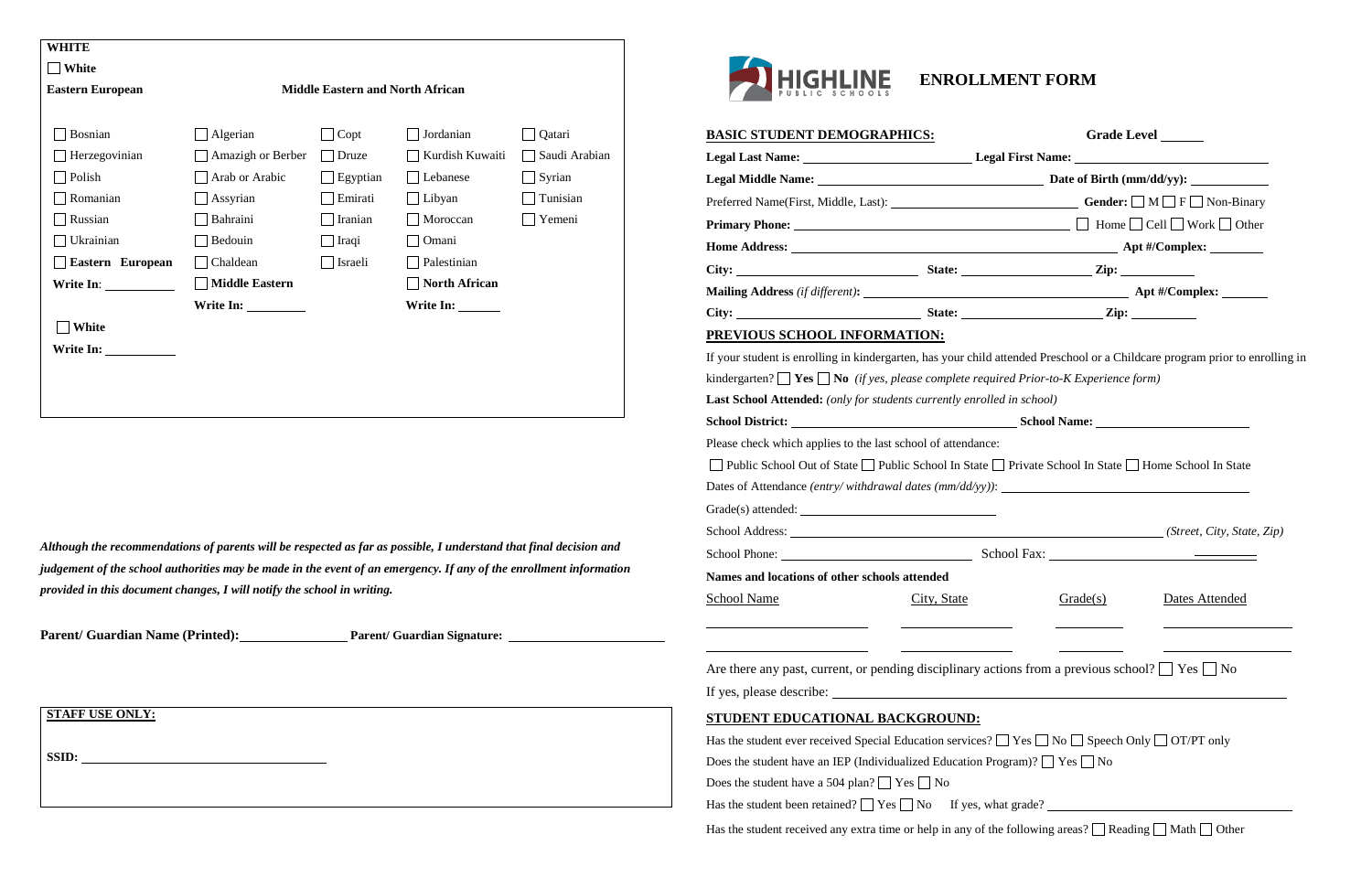| <b>MCKINNEY-VENTO RESIDENCY:</b> Your child may be eligible for additional educational services through                          | <b>BLACK or AFRICAN</b>  |                        |                     |
|----------------------------------------------------------------------------------------------------------------------------------|--------------------------|------------------------|---------------------|
| Title X, Part C, Federal McKinney-Vento Assistance Act. Eligibility can be determined by completing this<br>questionnaire.       | <b>AMERICAN</b>          | <b>Central African</b> | <b>East African</b> |
| Where are you and your family currently staying? Check one box.                                                                  | $\Box$ Black/African     | $\Box$ Angolan         | $\Box$ Burundian    |
| <b>Section A</b>                                                                                                                 | American                 | $\Box$ Cameroonian     | $\Box$ Comoran      |
| Rent/own my own home or apartment. (If you rent/own your own home, please skip section B.)                                       | $\Box$ African American  | $\Box$ Central African | $\Box$ Djiboutian   |
| <b>Section B</b><br>Temporarily with another family because we cannot afford or find affordable housing                          | $\Box$ African Canadian  | (Central African       | $\Box$ Eritrean     |
| With an adult that is not a parent or legal guardian, or alone without an adult                                                  |                          | Republic)              | $\Box$ Ethiopian    |
| In a hotel/motel                                                                                                                 | Caribbean                | $\Box$ Chadian         | $\Box$ Kenyan       |
| In a vehicle of any kind, RV, park or campground without running water/electricity,<br>abandoned building or substandard housing | $\Box$ Anguillan         | $\Box$ Congolese       | Malagasy            |
| In an emergency shelter/transitional housing                                                                                     | $\Box$ Antiguan          | (Republic of the       | (Madagascar)        |
|                                                                                                                                  | $\Box$ Barbadian         | Congo)                 | $\Box$ Malawian     |
| <b>FOSTER CARE:</b> Is the student in foster care? $\Box$ Yes $\Box$ No                                                          | $\Box$ Barthélemois/     | $\Box$ Congolese       | $\Box$ Mauritian    |
| <b>SIBLING INFORMATION:</b> Please include siblings of all ages                                                                  | Barthélemoises           | (Democratic            | (Mauritius)         |
| Name<br>Relationship<br>Date of Birth<br>School Attending (if applicable)<br>Gender                                              | $\Box$ British Virgin    | Republic of the        | $\Box$ Mahoran (Ma  |
|                                                                                                                                  | Islander                 | Congo)                 | $\Box$ Mazambican   |
|                                                                                                                                  | $\Box$ Caymanian (Cayman | $\Box$ Equatorial      | $\Box$ Reunionese   |
|                                                                                                                                  | Island)                  | Guinean                | $\Box$ Rwandan      |
| PARENT/GUARDIAN INFORMATION:                                                                                                     | $\Box$ Cuba Dominican    | Gabononese             | $S$ eychellois/     |
| <b>Student lives with:</b><br><b>Custody:</b>                                                                                    | $\Box$ Dominican         | São Toméan             | Seychelloise        |
| □ Both Parents □ Mother Only □ Father Only<br>□ Both Parents □ Mother Only □ Father Only                                         | (Dominican Republic)     | $\Box$ Principe        | $\Box$ Somali       |
| $\Box$ Uncle<br>$\Box$ Joint Custody $\Box$ Guardian<br>$\Box$ Guardian<br>$\Box$ Aunt<br>$\Box$ Aunt                            | $\Box$ Dutch Antillean   | $\Box$ Central African | South Sudane        |
| $\Box$ Grandmother $\Box$ Sibling<br>$\Box$ Grandfather<br>$\Box$ Grandfather<br>Grandmother Uncle                               | (Netherlands Antilles)   | Write In:              | Sudanese            |
| $\Box$ Self<br>$\Box$ Sibling<br>$\Box$ Self<br>$\bigcap$ Other<br>$\Box$ Other<br>$\Box$ Foster Parent                          | $\Box$ Grenadian         |                        | $\Box$ Ugandan      |
| Department of Children, Youth, & Family<br>Services                                                                              | $\Box$ Guadeloupian      | <b>South African</b>   | $\Box$ Tanzanian (U |
| <b>Restrictions for Custody</b> (if applicable) $\Box$ Yes $\Box$ No                                                             | $\Box$ Haitian           | $\Box$ Botswanan       | Republic of Tanz    |
| <b>Legal Documentation on file with School?</b> $\Box$ Yes $\Box$ No                                                             | $\Box$ Jamaican          | $\Box$ Mosotho         | $\Box$ Zambian      |
| <b>Who can make school/child decisions?</b> ( <i>Check all that apply</i> ) $\Box$ Guardian 1 $\Box$ Guardian 2 $\Box$ Other     | $\Box$ Martiniquais/     | (Lesotho)              | $\Box$ Zimbabwean   |
| <b>First Parent/Guardian</b>                                                                                                     | Martiniquaise            | $\Box$ Namibian        | $\Box$ East African |
|                                                                                                                                  | $\Box$ Montserratian     | $\Box$ South African   | Write In:           |
|                                                                                                                                  | $\Box$ Puerto Rican      | $\Box$ Swazi           |                     |
| Relationship to Student  ■ No Emergency Contact ■ Yes ■ No                                                                       | $\Box$ Caribbean Write   | $\Box$ South African   |                     |
|                                                                                                                                  |                          |                        |                     |
|                                                                                                                                  |                          |                        |                     |
|                                                                                                                                  | $\Box$ Black Write In:   |                        |                     |
|                                                                                                                                  |                          |                        |                     |
| Secondary Phone: <u>Cell</u> D Home Cell Nork Other                                                                              |                          |                        |                     |
|                                                                                                                                  |                          |                        |                     |

| <b>East African</b>   | <b>Latin American</b>    | <b>West African</b> |
|-----------------------|--------------------------|---------------------|
| Burundian             | Argentine                | Beninese            |
| Comoran               | Belizean                 | Bissau-Guinean      |
| Djiboutian            | Bolivian                 | Burkinabé (Burkina  |
| Eritrean              | <b>Brazilian</b>         | Faso)               |
| Ethiopian             | Chilean                  | Cabo Verdean        |
| Kenyan                | Colombian                | Ivorian (Cote       |
| $\Box$ Malagasy       | Costa Rican              | d'Ivoire)           |
| (Madagascar)          | Ecuadorian               | Gambian             |
| Malawian              | El Salvadoran            | Ghanaian            |
| $\Box$ Mauritian      | <b>Falkland Islander</b> | Liberian            |
| (Mauritius)           | <b>French Guianese</b>   | Malian              |
| Mahoran (Mayotte)     | Guatemalan               | Mauritanian         |
| Mazambican            | Guyanese                 | Nigerien (Niger)    |
| Reunionese            | Honduran                 | Nigerian (Nigeria)  |
| Rwandan               | Mexican                  | Saint Helenian      |
| Seychellois/          | Nicaraguan               | Senegalese          |
| Seychelloise          | Panamanian               | Sierra Leonean      |
| Somali                | Paraguayan               | Togolese            |
| <b>South Sudanese</b> | Peruvian                 | <b>West African</b> |
| Sudanese              | South Georgia            | Write In:           |
| Ugandan               | and the South            |                     |
| Tanzanian (United     | <b>Sandwich Islands</b>  |                     |
| Republic of Tanzania) | $\Box$ Surinamese        |                     |
| $\Box$ Zambian        | $\Box$ Uruguayan         |                     |
| $\Box$ Zimbabwean     | $\Box$ Venezuelan        |                     |
| $\Box$ East African   | $\Box$ Latin American    |                     |
|                       | Write In:                |                     |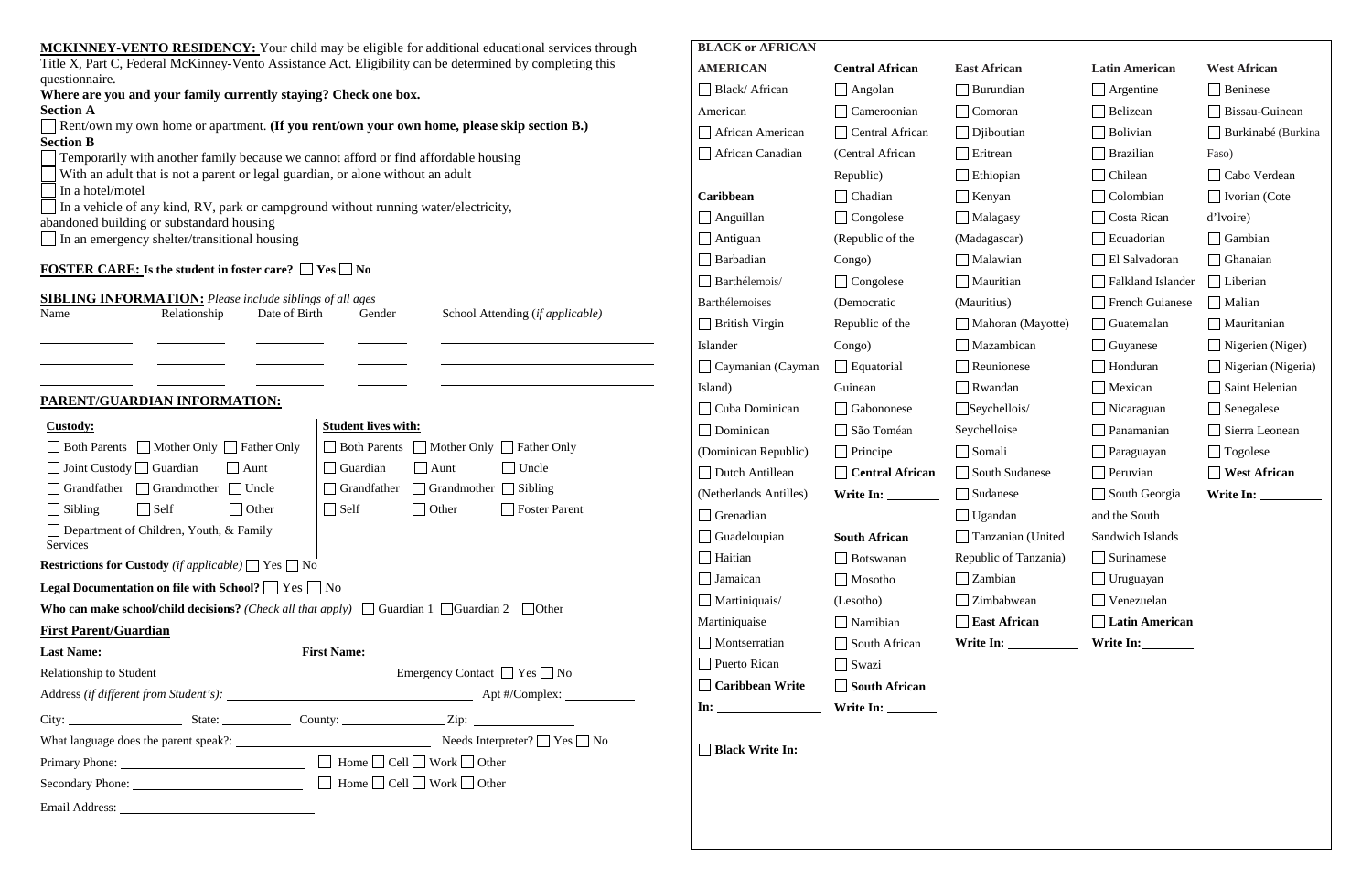# **Second Parent/Guardian**

| City: City: City: County: County: County: City:                                                                                                                                                                                |                                                                |                                                                   |                                            |  |  |
|--------------------------------------------------------------------------------------------------------------------------------------------------------------------------------------------------------------------------------|----------------------------------------------------------------|-------------------------------------------------------------------|--------------------------------------------|--|--|
|                                                                                                                                                                                                                                |                                                                |                                                                   |                                            |  |  |
|                                                                                                                                                                                                                                |                                                                |                                                                   |                                            |  |  |
|                                                                                                                                                                                                                                |                                                                |                                                                   |                                            |  |  |
|                                                                                                                                                                                                                                |                                                                |                                                                   |                                            |  |  |
| <b>US Military Families</b>                                                                                                                                                                                                    |                                                                |                                                                   |                                            |  |  |
| Please check all that apply below and account for all Parents/Guardians, including those who do not live with the<br>student.                                                                                                  |                                                                |                                                                   |                                            |  |  |
| One Active Duty<br>Parent/Guardian<br>One Parent/Guardian in the<br>Reserves                                                                                                                                                   | □ One National Guard Parent/Guardian<br>Forces branch/branches | More than one Parent/Guardian in any Armed                        | None/Retired<br><b>Prefer not to state</b> |  |  |
| <b>EMERGENCY CONTACTS:</b> If I cannot be reached in an emergency, you may contact:                                                                                                                                            |                                                                |                                                                   |                                            |  |  |
|                                                                                                                                                                                                                                |                                                                |                                                                   |                                            |  |  |
| Needs Interpreter? $\Box$ Yes $\Box$ No What Language? $\Box$                                                                                                                                                                  |                                                                |                                                                   |                                            |  |  |
|                                                                                                                                                                                                                                |                                                                |                                                                   |                                            |  |  |
| Email Communication of Primary Phone Communication Secondary Phone Communication of Primary Phone Communication Secondary Phone Communication of Primary Phone Communication of Secondary Phone Communication of Primary Phone |                                                                |                                                                   |                                            |  |  |
|                                                                                                                                                                                                                                |                                                                | Relationship to Student <u>Student</u> <b>Example 18 and 2013</b> |                                            |  |  |
| Needs Interpreter? $\Box$ Yes $\Box$ No What Language? ______________________________                                                                                                                                          |                                                                |                                                                   |                                            |  |  |
|                                                                                                                                                                                                                                |                                                                | (Street, City, State, Zip) Apt/Unit #                             |                                            |  |  |
| Email Communication of Primary Phone Communication of Secondary Phone Communication of Primary Phone Communication of Secondary Phone Communication of Primary Phone Communication of Secondary Phone Communication of Seconda |                                                                |                                                                   |                                            |  |  |

| I cannot be reached in an emergency, you may contact: |                                          |  |  |
|-------------------------------------------------------|------------------------------------------|--|--|
| $e \overline{$                                        |                                          |  |  |
|                                                       |                                          |  |  |
|                                                       | (Street, City, State, Zip) Apt/Unit #    |  |  |
|                                                       | Primary Phone Secondary Phone            |  |  |
| $e \sim$                                              |                                          |  |  |
|                                                       |                                          |  |  |
|                                                       | (Street, City, State, Zip) Apt/Unit $\#$ |  |  |
|                                                       | Primary Phone Secondary Phone            |  |  |

| AMERICAN INDIAN OR ALASKA NATIVE Washington State Tribes                  |                                                          |  |  |  |
|---------------------------------------------------------------------------|----------------------------------------------------------|--|--|--|
| Chinook Tribe                                                             | Quileute Tribe of the Quileute                           |  |  |  |
| Confederated Tribes and Bands of the Yakama                               | Quinault Indian Nation                                   |  |  |  |
| Nation                                                                    | Samish Indian Nation                                     |  |  |  |
| Confederated Tribes of the Chehalis Reservation                           | Sauk-Suiattle Indian Tribe of Washington                 |  |  |  |
| Confederated Tribes of the Colville Reservation                           | Shoalwater Bay Indian Tribe of the Shoalwater Bay Indian |  |  |  |
| Cowlitz Indian Tribe                                                      | Reservation                                              |  |  |  |
| Duwamish Tribe                                                            | Skokomish Indian Tribe                                   |  |  |  |
| Hoh Indian Tribe                                                          | Snohomish Tribe                                          |  |  |  |
| Jamestown S'Klallam Tribe                                                 | Snoqualmie Indian Tribe                                  |  |  |  |
| Kalispel Indian Community of the Kalispel                                 | Snoqualmoo                                               |  |  |  |
| Reservation                                                               | Tribe                                                    |  |  |  |
| Kikiallus Indian Nation                                                   | Spokane Tribe of the Spokane Reservation                 |  |  |  |
| Lower Elwha Tribal Community                                              | Squaxin Island Tribe of the Squaxin Island Reservation   |  |  |  |
| Lummi Tribe of the Lummi Reservation                                      | Steilacoom Tribe                                         |  |  |  |
| Makah Indian Tribe of the Makah Indian                                    | Stillaguamish Tribe of Indians of Washington             |  |  |  |
| Reservation                                                               | Suquamish Indian Tribe of the Port Madison Reservation   |  |  |  |
| Marietta Band of the Nooksack Tribe                                       | Swinomish Indian Tribal Community                        |  |  |  |
| Muckleshoot Indian Tribe                                                  | Tulalip Tribes of Washington                             |  |  |  |
| Nisqually Indian Tribe                                                    |                                                          |  |  |  |
| Nooksack Indian Tribe of Washington                                       |                                                          |  |  |  |
|                                                                           |                                                          |  |  |  |
|                                                                           |                                                          |  |  |  |
| Port Gamble S'Klallam Tribe<br>Puyallup Tribe of the Puyallup Reservation |                                                          |  |  |  |